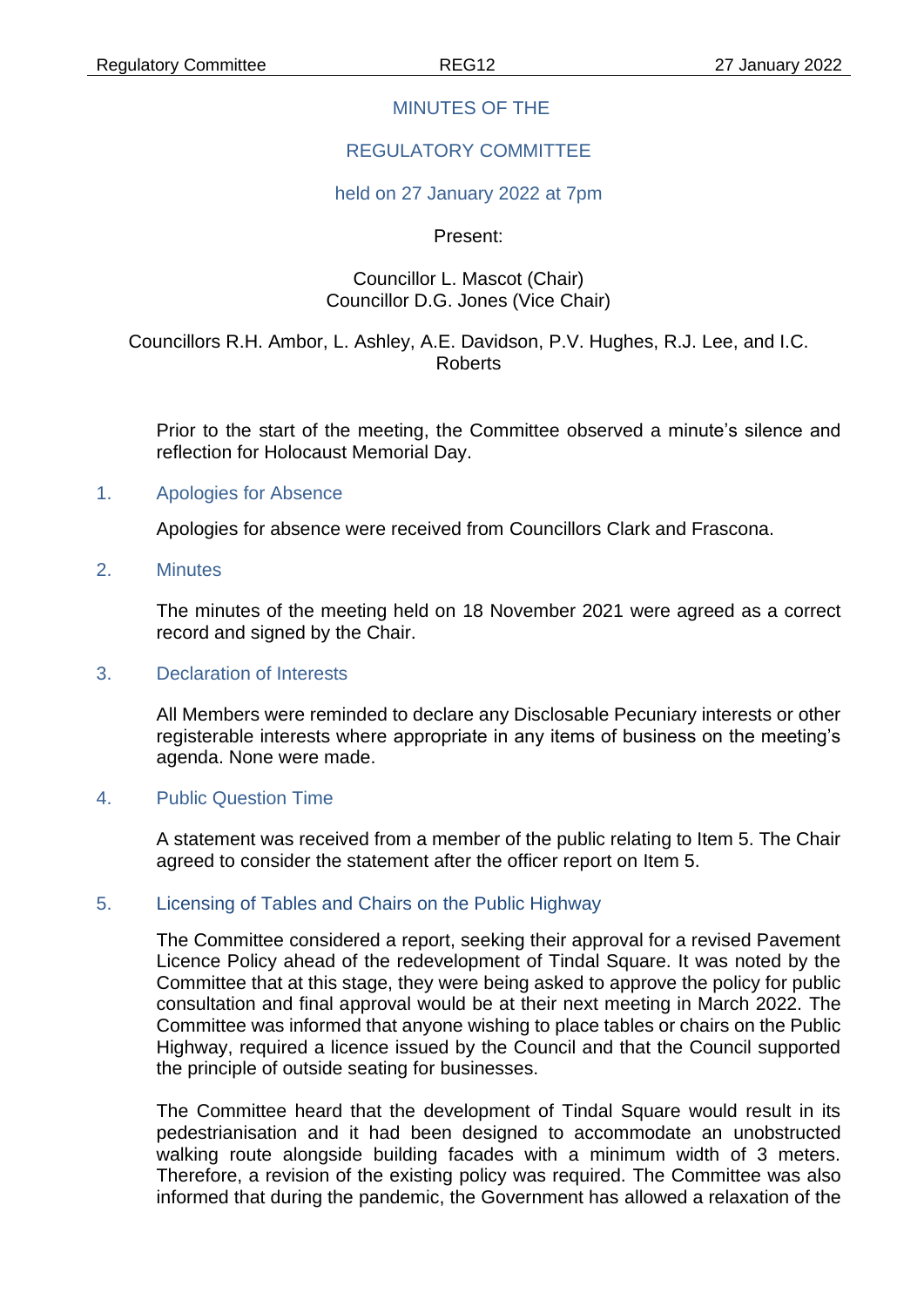licensing rules for tables and chairs and a light touch approach had been adopted under the Business and Planning Act 2020. Officers informed the Committee that the Business and Planning Act was expected to replace the Highways Act and any deciison made by the Committee would be valid for whichever of the acts was in force after September 2022. The Committee was informed that the new policy would result in the High Street from Number 8 up to Shire Hall being unsuitable for current licences and that they would be revoked under the new policy.

The Committee also heard that there is no specific guidance in respect of types of furniture and each case was determined by officers on a case by case basis. Members were also informed of the key points of the revised policy and noted that the use of the area in front of Shire Hall was not included. It was noted that this was a key area of the redevelopment of Tindal Square and any application would therefore be considered separately by the Regulatory Committee. Members were also informed that the new policy would be in force from 1st April 2022. It was noted that prior to this a 28 day public consultation would be undertaken with all current licence holders and the BID. Following this, the Regulatory Committee would consider any comments at their next meeting on 17<sup>th</sup> March 2022.

In response to the statement from the member of the public, the Committee agreed to add the following condition to the policy before it goes out to public consultaiton.

'Tables and chairs shall not be put on any cycle route, cycleway or any position which impedes cyclists '

In response to questions and discussion from the Committee, officers provided the following information;

- On a separate note, the new Traffic Regulation Order that will be in place after the redevelopment, will allow the Council greater enforcement powers against cycling or the use of e scooters on the High Street.
- Businesses do not have an automatic right to place tables and chairs on the public highway and some have been refused in the past.
- It was too much of a risk for public safety, to allow businesses to have seating further away from their premises, potentially outside businesses that are traditionally closed during the Night Time Economy. It was noted that it would be difficult for staff to manage customers who were not seated directly outside their own premises.
- In other locations, for example those outside of the City Centre, tables and chairs were often sited on private land rather than the public highway. The policy being discussed only referred to the public highway and officers would clarify this in the policy.
- An Equality Impact Assesment would be carried out after the public consultation period.
- Liability insurance would continue to be a requirement for any business using the public highway for tables and chairs.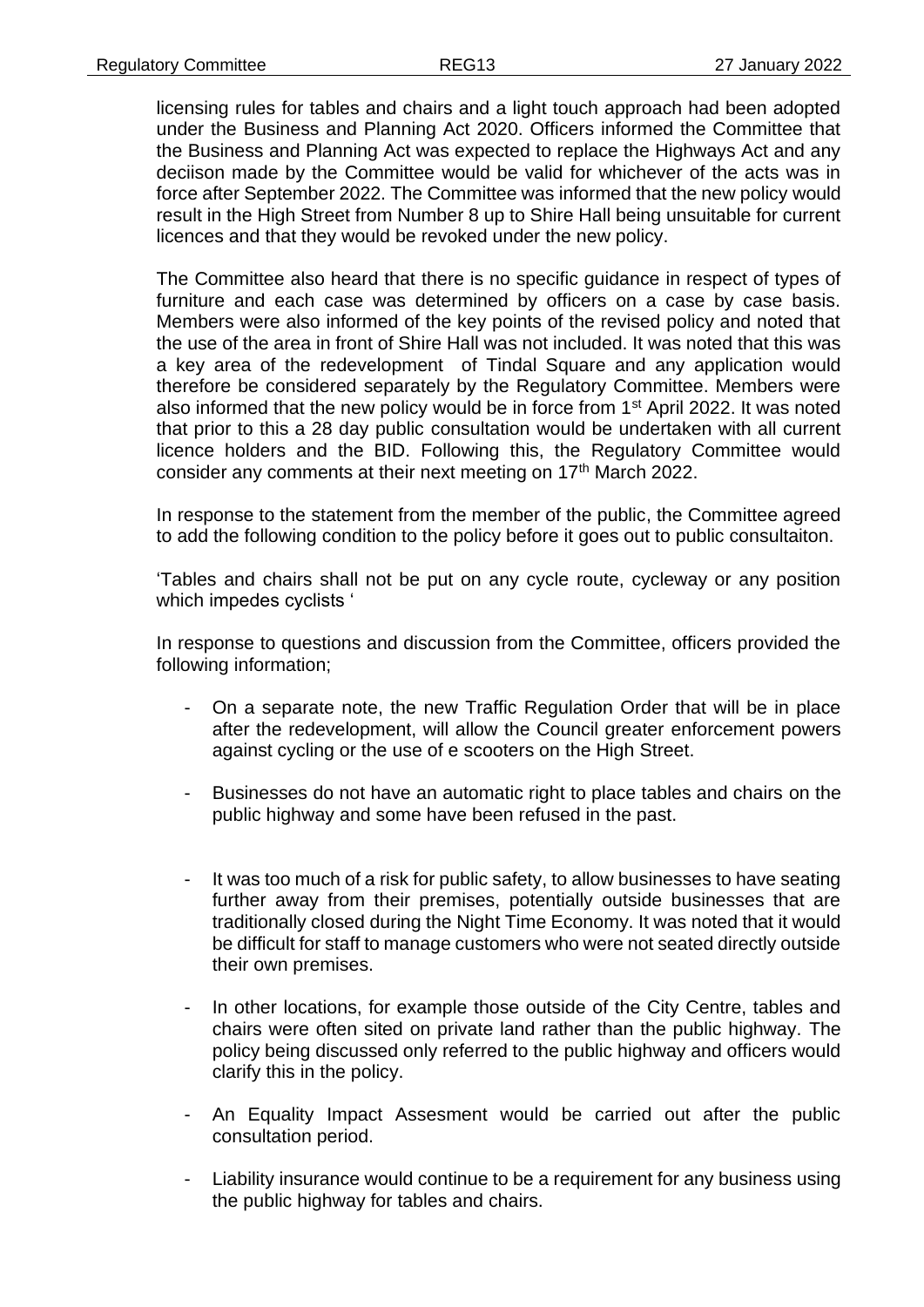- The 'no plastic white chair' policy would still stand in other areas of the City Centre. This is in place to prevent the domestic type of seating that isn't suitable for commerical use, rather than the 'white' element.
- 9/10 High Street was unlikely to be permitted to have tables and chairs outside as it would block the pedestrian walkway or if it was placed in line with others, i.e. 3m from the façade, it would obstruct pedestrian flow the other side of the High Street.
- The policy did not foresee what buildings may be used for and attempt to cover all possibilities. Individual applications would be dealt with as they arise.
- Exchange Way and Backnang Square are established seating areas that successfully accommodate a greater density of tables and chairs, therefore the current view is that the policy shouldn't adversely affect these areas and businesses.
- A lighter touch approach had been adopted to the Garrison's large seating area at the top of the High Street due to the pandemic and the fact that a new policy was being drafted.
- Close of business varied depending on the business, it was not closely monitored but flagged to businesses that tables and chairs do need to be removed every day.
- Any issues with outdoors entertainment were already managed and enforced by the premises licence or noise nuisance legislation.
- It would be too bureaucratic to pre approve furniture, the guidelines such as 'in keeping with' were there as a backstop to repent something particularly objectionable being used.

Officers reminded the Committee, that after being adopted, the policy would continue to be a live policy document that could be amended by the Committee if required at later dates. The Committee agreed to put the policy forward for public consultation, with the above amendment referred to regarding cycleways.

**RESOLVED** that an amended revised Pavement Licensing Policy be approved for public consultaiton.

*(7.02 pm to 7.38 pm)*

# 6. Private Hire Vehicle Condition No. 3 – External Use of Wording – Taxi or Cab

The Committee received a report asking them to consider the wording of Condition No 3 of the Private Hire Vehicle licensing conditions and whether it remained necessary and proportionate to retain. Members were advised that the condition detailed 'No private hire vehicle shall have roof signs or display the words "Taxi" or "Cab". It was noted that the removal of this condition would not interfere with Section 64 of the Transport Act 1980, which regulated the roof area of vehicles.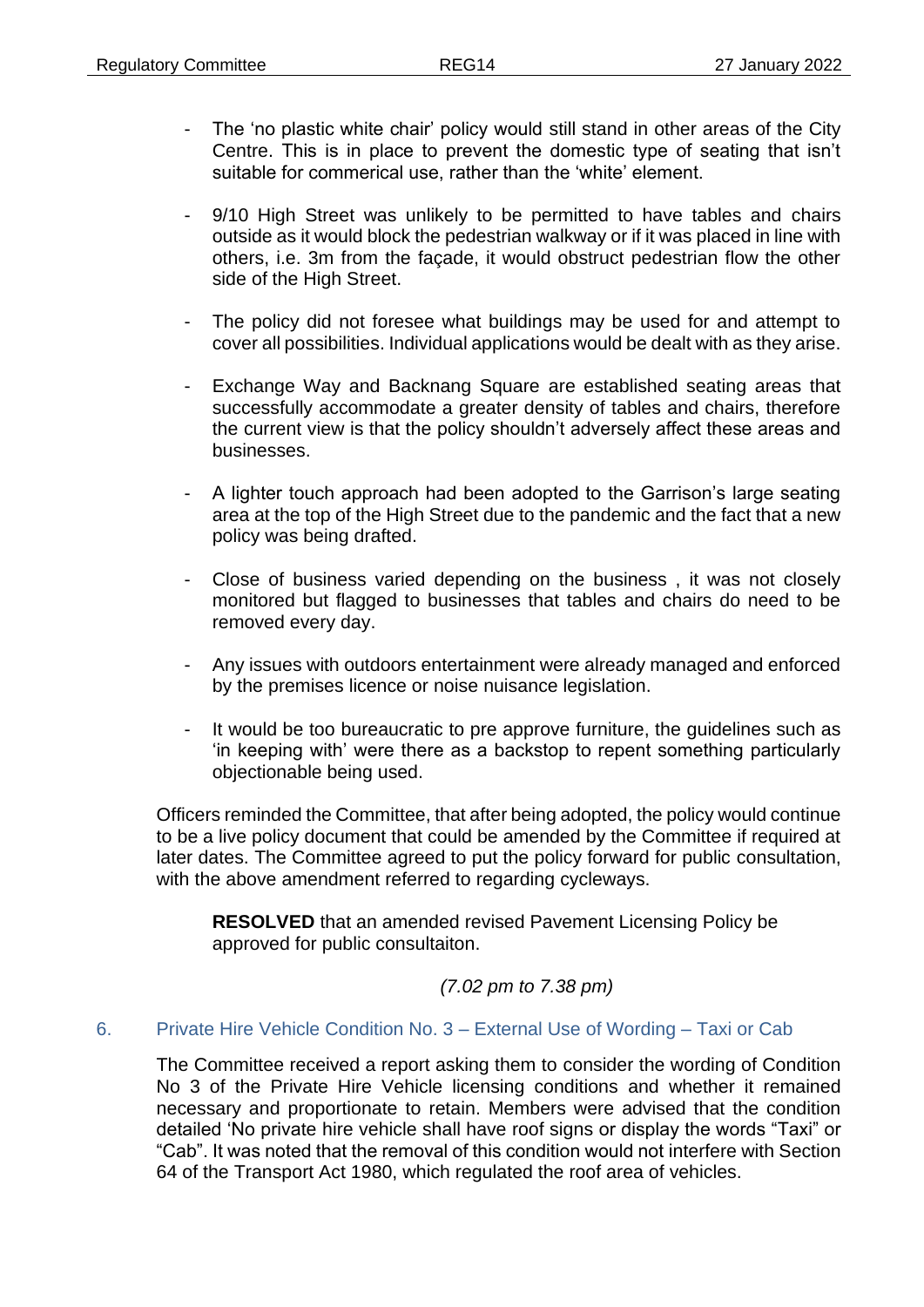The Committee was informed that over time the condition had not been enforced by officers and no complaints from customers being mislead had been received. It was noted that many operators in Chelmsford were not complying with the condition, however as no complaints had been received or isseus raised, it was being propsed by officers to remove the condition. Members were asked that if they were minded, to keep the condition in place, to provide officers with direction on how to enforce the condition. It was noted that this would be costly to both operators and the Council to enforce.

The Committee agreed with officer's recommendation to remove the condition.

**RESOLVED** that Condition No 3 of the Private Hire Vehicle licensing conditions be removed.

#### *(7.39pm to 7.47pm)*

The Chair adjourned the meeting for a short period at this point to allow members of the public to leave ahead of the confidential business that was due to be considered.

# Exclusion of the Public

Resolved that under Section 100A (4) of the Local Government Act 1972 the public be excluded from the meeting for Item 7 on the grounds that it involved the likely disclosure of exempt information falling within paragraph 1 of Part 1 of Schedule 12A to the Act.

#### 7. Review of a Hackney Carriage and Dual Drivers Licence

*Public interest statement: It is not in the public interest to disclose the content of the report because the information in it concerns the interests and circumstances of an individual who has an expectation that such information would not normally be released to the public. To do otherwise would establish a precedent for the future treatment of personal information.*

The Committee was informed that under the provisions of the Local Government (Miscellaneous Provisions) Act 1976, a district council should not grant a licence to drive a hackney carriage or private hire vehicle unless it was satisfied that the applicant, amongst other criteria, is a fit and proper person to hold such a licence. It was noted by the Committee that there is no statutory definition of what constitutes a fit and proper person, but that Chelmsford City Council had established its own guidelines which the Committee was required to have regard to when determining applications.

The Committee was informed that they were being asked to consider a review of a dual hackney carriage/ private hire drivers licence held by Driver X to determine whether or not they were a fit and proper person to continue to hold the licence.

Members were advised that the following options were available to them;

- a) To issue a formal written warning
- b) To suspend the licence for a period and reason to be determined, or for a period subject to a condition that the licence holder follow a specific course